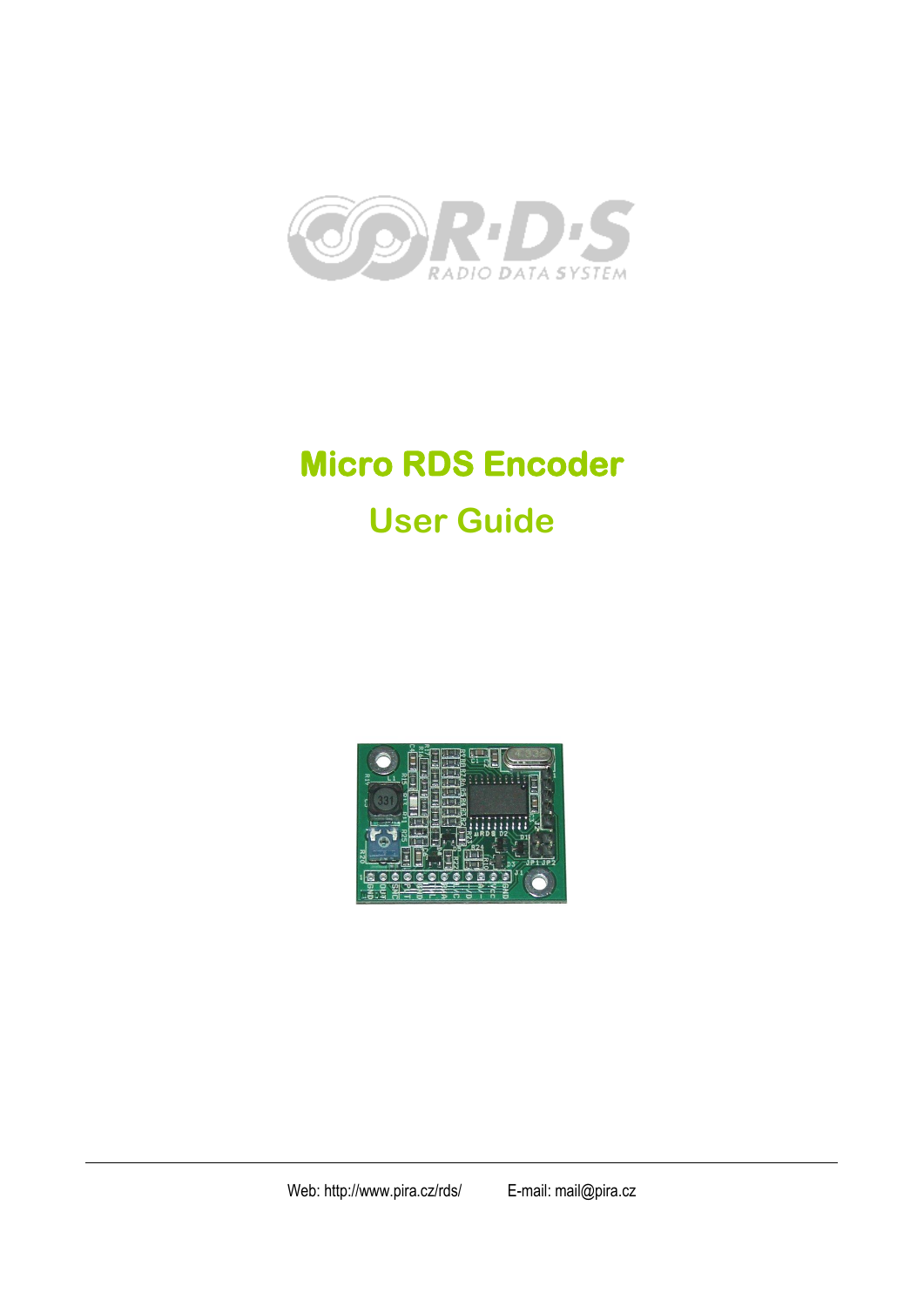# **Table of Contents**

|              | 1.1 |  |
|--------------|-----|--|
|              | 1.2 |  |
|              | 1.3 |  |
| $\mathbf{2}$ |     |  |
|              | 2.1 |  |
|              | 2.2 |  |
|              | 2.3 |  |
|              | 2.4 |  |
| 3            |     |  |
|              | 3.1 |  |
|              | 3.2 |  |
|              | 3.3 |  |
|              | 3.4 |  |
|              | 3.5 |  |
|              | 3.6 |  |
|              | 3.7 |  |
|              | 3.8 |  |
|              | 3.9 |  |
| 4            |     |  |
|              | 4.1 |  |
|              | 4.2 |  |
|              | 4.3 |  |
| 5            |     |  |
|              | 5.1 |  |
|              | 5.2 |  |
|              |     |  |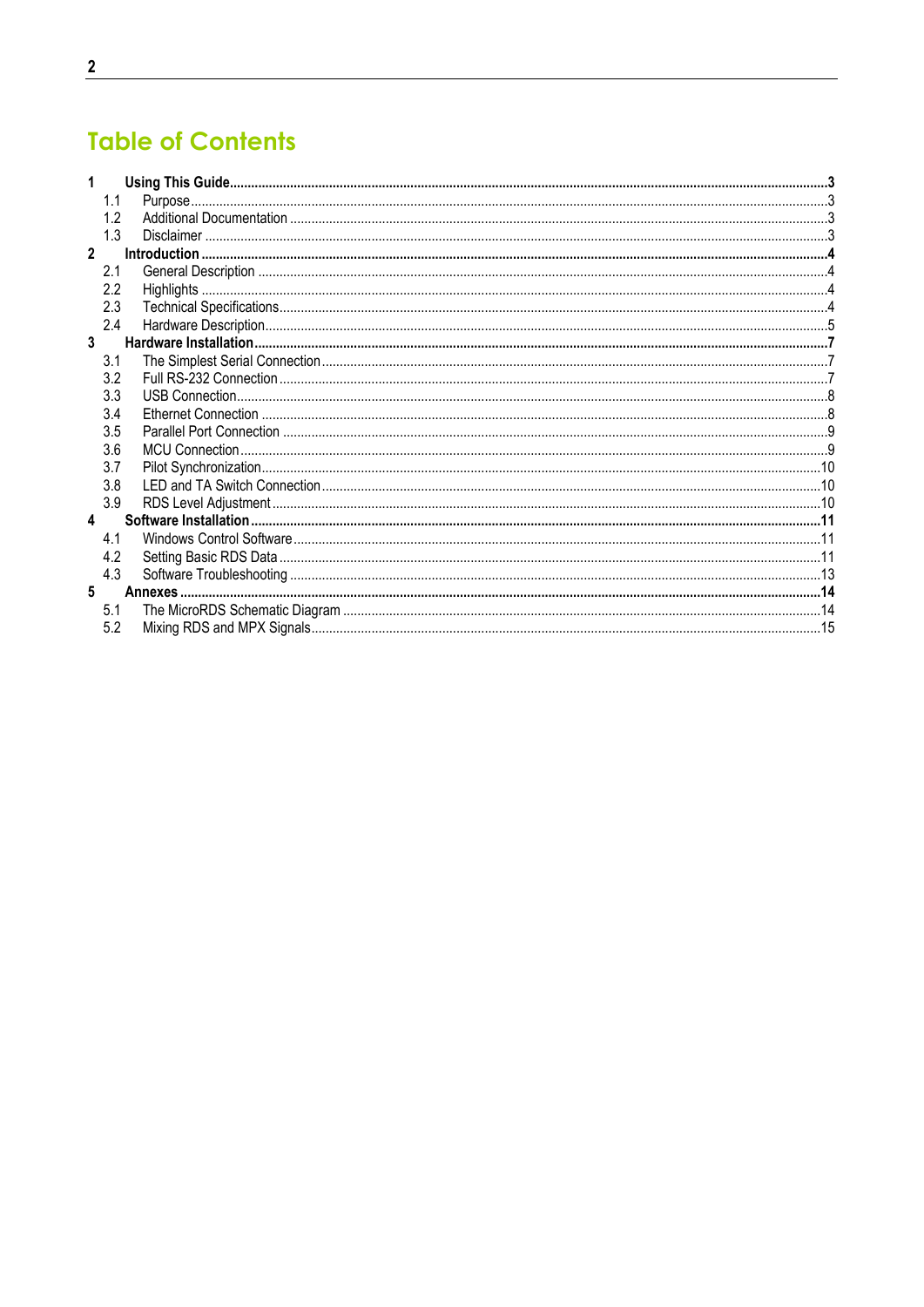# <span id="page-2-0"></span>**1 Using This Guide**

#### <span id="page-2-1"></span>1.1 Purpose

This guide covers the "MicroRDS" FM broadcast RDS (Radio Data System) encoders. It provides the information needed to install the device and set basic RDS services in order to get your station or FM equipment RDS enabled in a few steps.

#### **Please read this entire guide and familiarize yourself with the controls before attempting to use this device.**

Where not otherwise indicated, any information mentioned in relation to the **RDS** (Radio Data System) applies in full also to the **RBDS** (Radio Broadcast Data System).

If you have any questions or comments regarding this document, please contact us via email. We welcome your feedback.

# <span id="page-2-2"></span>1.2 Additional Documentation

Visit the Website for the latest documentation version and the following additional documentation:

- MRDS1322 datasheet [\(http://pira.cz/rds/mrds1322.pdf\)](http://pira.cz/rds/mrds1322.pdf)
- Windows software download [\(http://pira.cz/rds/show.asp?art=micrords\\_encoder\)](http://pira.cz/rds/show.asp?art=micrords_encoder)
- Support section [\(http://pira.cz/rds/show.asp?art=rds\\_encoder\\_support\)](http://pira.cz/rds/show.asp?art=rds_encoder_support)
- Development section [\(http://pira.cz/rds/show.asp?art=micrords\\_development\)](http://pira.cz/rds/show.asp?art=micrords_development)

#### <span id="page-2-3"></span>1.3 Disclaimer

The device has been thoroughly tested and found to be in proper operating condition when shipped. The manufacturer is not liable for any damages, including but not limited to, lost profits, lost savings, or other incidental or consequential damages arising out of the use of this product.

No part of this manual may be reproduced or transmitted in any form or by any means, electronic or mechanical, including photocopying, recording or information storage and retrieval systems, for any purpose other than the purchaser's personal use. Information in this document is subject to change without notice.

Revision 2017-06-21 Copyright © 1999-2017 Pira.cz

> Basic electronics skills are required for proper installation of the device! No cables, boxes or adapters are supplied with this device. Please visit the Website for complete offer of our products, including ready-to-use full-featured FM broadcast RDS encoders.

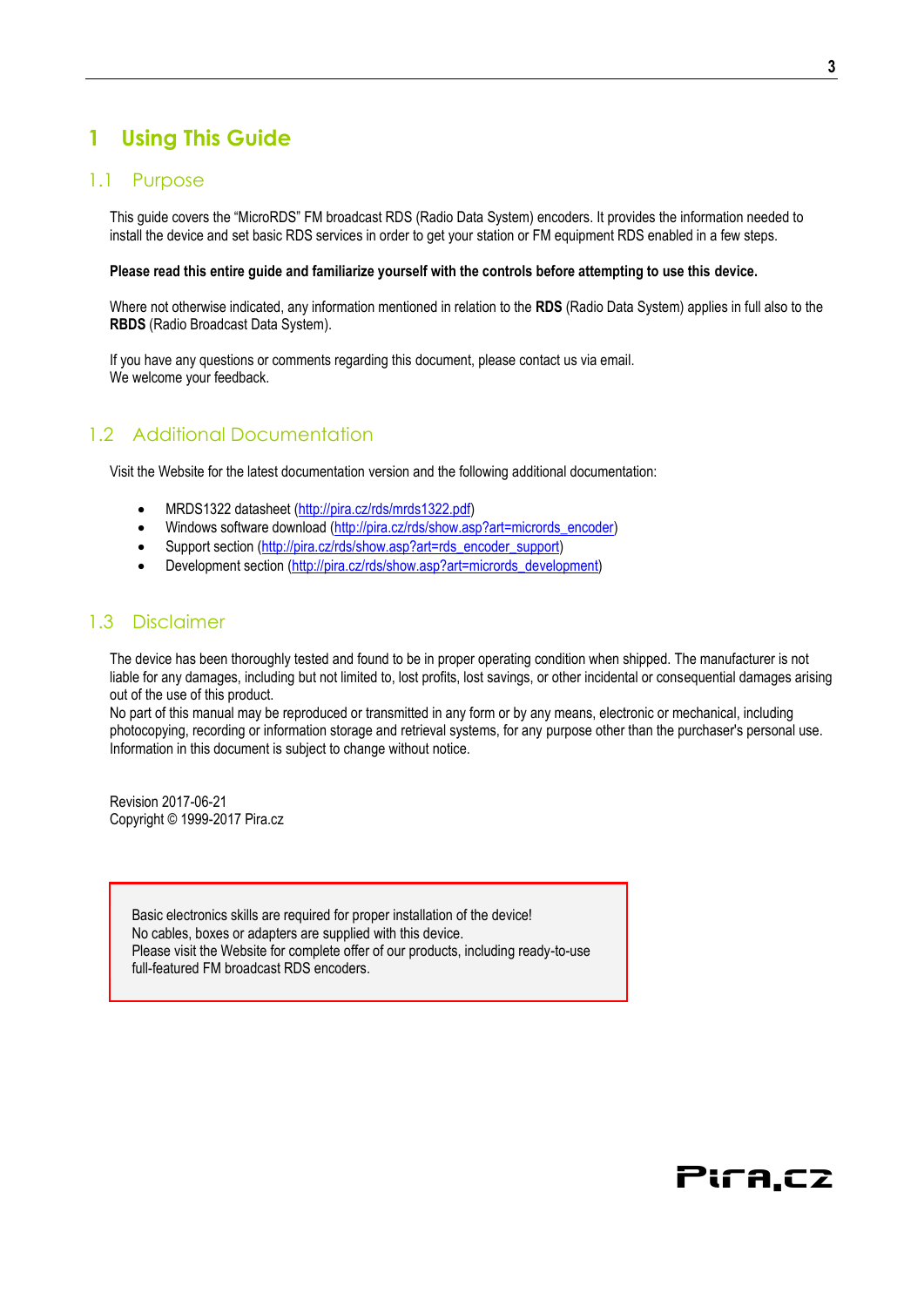# <span id="page-3-0"></span>**2 Introduction**

## <span id="page-3-1"></span>2.1 General Description

The MicroRDS Encoder is a professional full-featured FM broadcast RDS (Radio Data System) encoder module that supports all common RDS services at unmatched acquisition costs. Its small dimensions and I/O signal facilities are especially useful for embedding into existing FM exciters and stereo encoders in order to add basic RDS functionality to this equipment. Soldering to a PCB or stand-alone operation is supported as well. The analogue part is fully passive ensuring excellent RF immunity.

# <span id="page-3-2"></span>2.2 Highlights

- Very small dimensions and power consumption
- Easy to use
- Stand-alone operation
- RDS services supported: PI, PS, PTY, TP, AF, TA, DI, M/S, RT, RAW
- User programmable through RS-232 or I<sup>2</sup>C bus
- Selectable speed and polarity for RS-232
- Complies with EN 50067 / EN 62106 and US RBDS standard
- Includes advanced text features like dynamic PS, parsing and scrolling
- **•** Supports both stereo and mono transmission
- Windows control software available
- DLL library provided for simple access from your application

# <span id="page-3-3"></span>2.3 Technical Specifications

| 44 x 35 mm                                                                               |
|------------------------------------------------------------------------------------------|
| 11 mm max.                                                                               |
| 9 g                                                                                      |
| SMT machine, multilayer PCB, Pb-free                                                     |
| <b>MRDS1322</b>                                                                          |
| 1.8 to 5.5 V                                                                             |
| $-20$ to 80 °C                                                                           |
| 8.0 mA typical @ 5.0 V                                                                   |
| adjustable 0 to 1.2 V pp $@$ 5.0 V                                                       |
| $500 \Omega$ max.                                                                        |
| software adjustable                                                                      |
| min. $250$ mV pp                                                                         |
| 12 k $\Omega$ , AC-coupled                                                               |
| Operation LED output, TA switch input, pilot sync. input                                 |
| RS-232 19200 Bd, RS-232 19200 Bd inverted, RS-232 2400 Bd, I <sup>2</sup> C 400 kHz max. |
| 12-pin single-in-line, standard 2.54 mm pitch, soldering assumed                         |
|                                                                                          |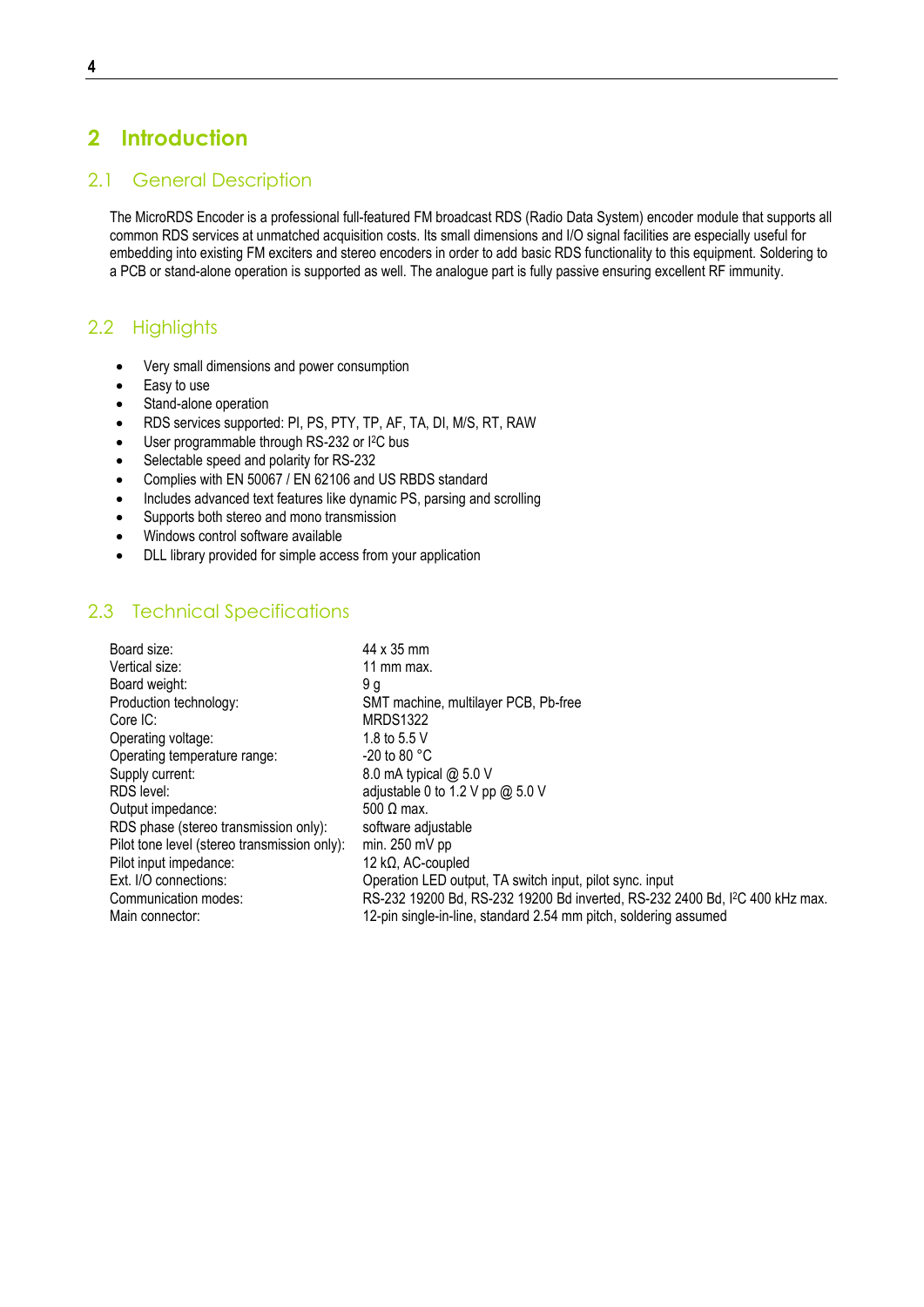# <span id="page-4-0"></span>2.4 Hardware Description



#### **J2 – Service connector**

| Pin number | Pin name   | <b>Description</b>                                        |  |
|------------|------------|-----------------------------------------------------------|--|
|            | Vcc        | Positive supply voltage                                   |  |
| 2          | /Reset     | Driving this pin low will hold the device in reset state. |  |
| 3          | <b>GND</b> | Ground                                                    |  |
| 4          | (reserved) | Do not connect                                            |  |
| 5          | (reserved) | Do not connect                                            |  |

All J2 pins can be left unconnected if not required.

#### **R20 – RDS level adjust**

See chapter 3.9 for more details about how to adjust the RDS level.

*Note: Output level changes proportionally to the supply voltage.*

#### **JP1, JP2 – Communication mode**

| JP1   | JP2   | Mode number | <b>Mode description</b>                      |
|-------|-------|-------------|----------------------------------------------|
| open  | open  |             | RS-232, 19200 Bd, active low (TTL)           |
| short | open  |             | RS-232, 19200 Bd, active high (inverted TTL) |
| open  | short |             | RS-232, 2400 Bd (slow), active low (TTL)     |
| short | short |             | <sup>2</sup> C Slave                         |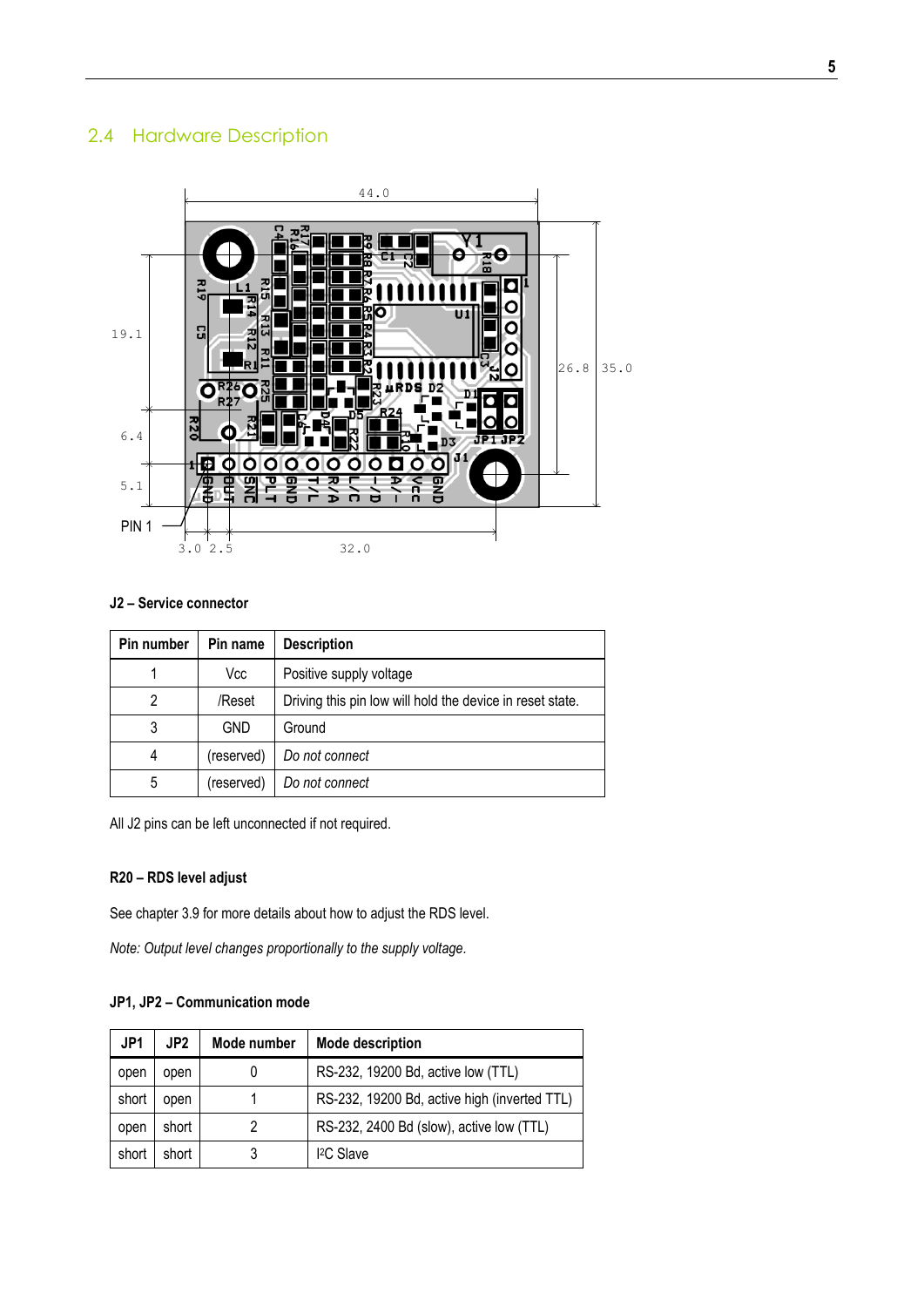| JPx open  |
|-----------|
| JPx short |

The mode selection also determines a function of these pins on the main connector: 6, 7, 8, 9, 10.

#### **J1 – Main I/O connector**

| Pin number                                         | Pin name   | <b>Description</b>                                                                                                                                                  |                                                                          |  |
|----------------------------------------------------|------------|---------------------------------------------------------------------------------------------------------------------------------------------------------------------|--------------------------------------------------------------------------|--|
|                                                    |            | RS-232 modes (0, 1, 2)                                                                                                                                              | $l^2C$ mode (3)                                                          |  |
| 1                                                  | <b>GND</b> |                                                                                                                                                                     | Ground                                                                   |  |
| $\overline{2}$                                     | <b>OUT</b> | RDS output. Can be fed directly to the FM exciter's modulation input <sup>1)</sup> . DC coupled to GND.                                                             |                                                                          |  |
| 3                                                  | /SNC       | Drive this pin low to enable pilot synchronization. For mono transmission or if there's no pilot<br>tone available leave this pin unconnected or connect it to Vcc. |                                                                          |  |
| 4                                                  | <b>PLT</b> |                                                                                                                                                                     | Pilot tone input. Leave unconnected for mono transmission.               |  |
| 5                                                  | <b>GND</b> |                                                                                                                                                                     | Ground                                                                   |  |
| 6                                                  | T/L        | TxD. Transmit data output. Can be left<br>unconnected if bidirectional operation is not<br>required.                                                                | LED output. Can be left unconnected.                                     |  |
| 7                                                  | R/A        | RxD. Receive data input.                                                                                                                                            | TA input. Drive this pin low to activate TA. Can<br>be left unconnected. |  |
| 8                                                  | L/C        | LED output. Can be left unconnected.<br>$I2C$ clock                                                                                                                 |                                                                          |  |
| 9                                                  | $-ID$      | Do not connect                                                                                                                                                      | <sup>2</sup> C data                                                      |  |
| 10                                                 | $A/-$      | TA input. Drive this pin low to activate TA.<br>Can be left unconnected.                                                                                            | Do not connect                                                           |  |
| 11<br>Positive supply voltage +1.8 to 5.5 V<br>Vcc |            |                                                                                                                                                                     |                                                                          |  |
| 12<br><b>GND</b><br>Ground                         |            |                                                                                                                                                                     |                                                                          |  |

All GND pins are internally tied together. For proper operation it is enough to connect only one GND pin.

*Note 1: For proper operation and easy installation the FM exciter must be equipped with MPX, RDS, SCA or similar wideband modulation input.*

*An alternative method is showed on the figure below for transmitters where suitable input connector is missing. Since each transmitter type is unique, this guide cannot carry more information about this issue. We recommend contacting your transmitter's vendor or manufacturer.*





**Always check the power supply voltage and polarity before connecting to the device! Never exceed the operating voltage range specified! Always check the J1 connector orientation and locate pin 1 before connection!**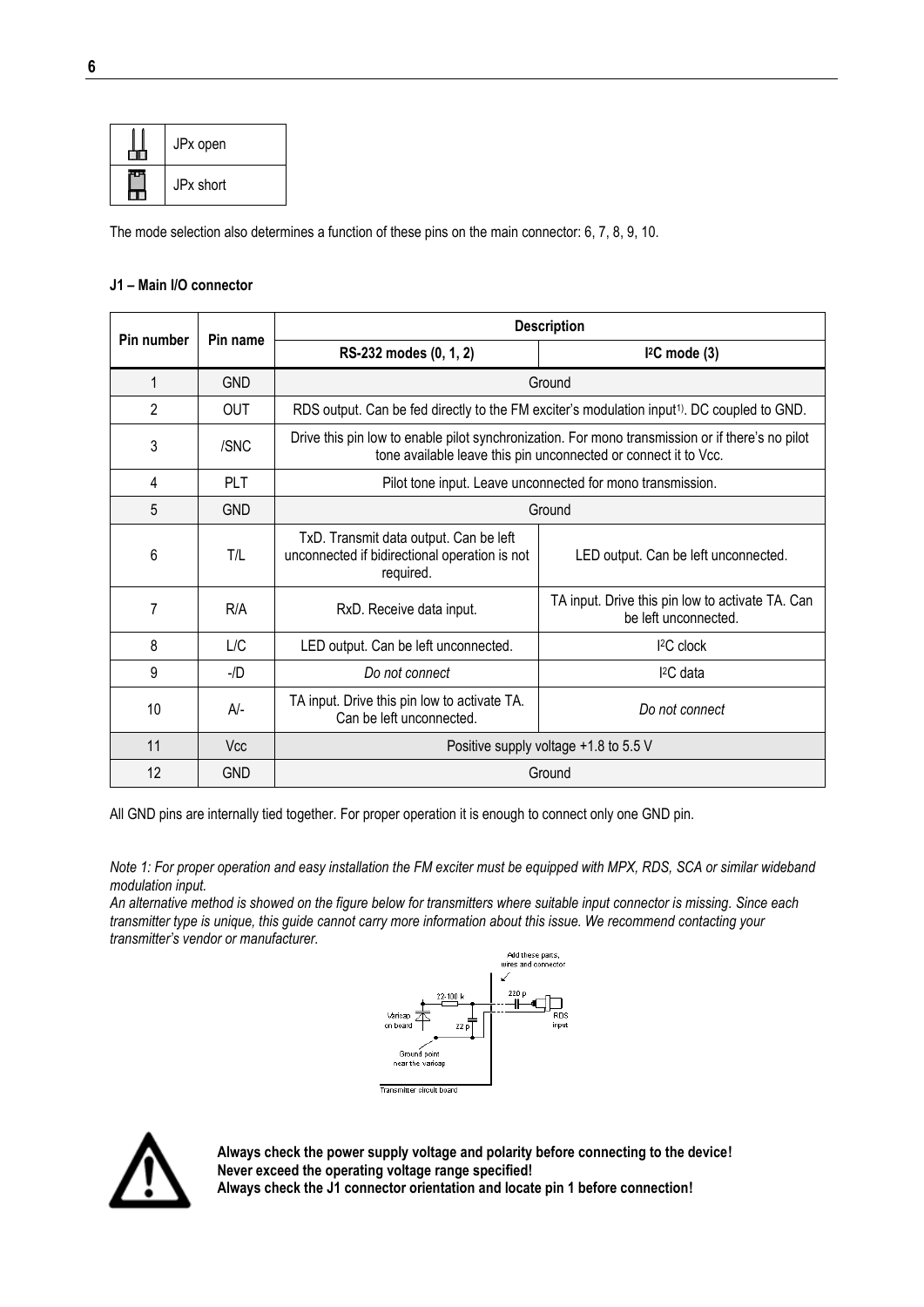# <span id="page-6-0"></span>**3 Hardware Installation**

## <span id="page-6-1"></span>3.1 The Simplest Serial Connection

Following connection diagram shows the simplest connection possible. It consists of the MicroRDS module, standard DB9 serial connector and a few pieces of wires. It is recommended also for familiarization with the device.

#### **Mode 1 (JP1: short, JP2: open)**



In that configuration the RDS encoder is controlled by the Windows application. The RDS signal output that can be fed directly to RDS, MPX or SCA modulation input of the FM exciter.

The RDS encoder is supplied from 5 V DC voltage source. This can be for example a 78L05 regulator IC or internal power supply circuit of the broadcast equipment.

This connection supports commercially available USB to RS-232 adapters. The device communicates at 19200 Bd.

See the MRDS1322 datasheet for the communication protocol specification.

## <span id="page-6-2"></span>3.2 Full RS-232 Connection

This connection uses external voltage inverter for the RS-232 signals. It is a precise way how to establish the RS-232 connection. The user may select from two speed options using the mode jumpers.



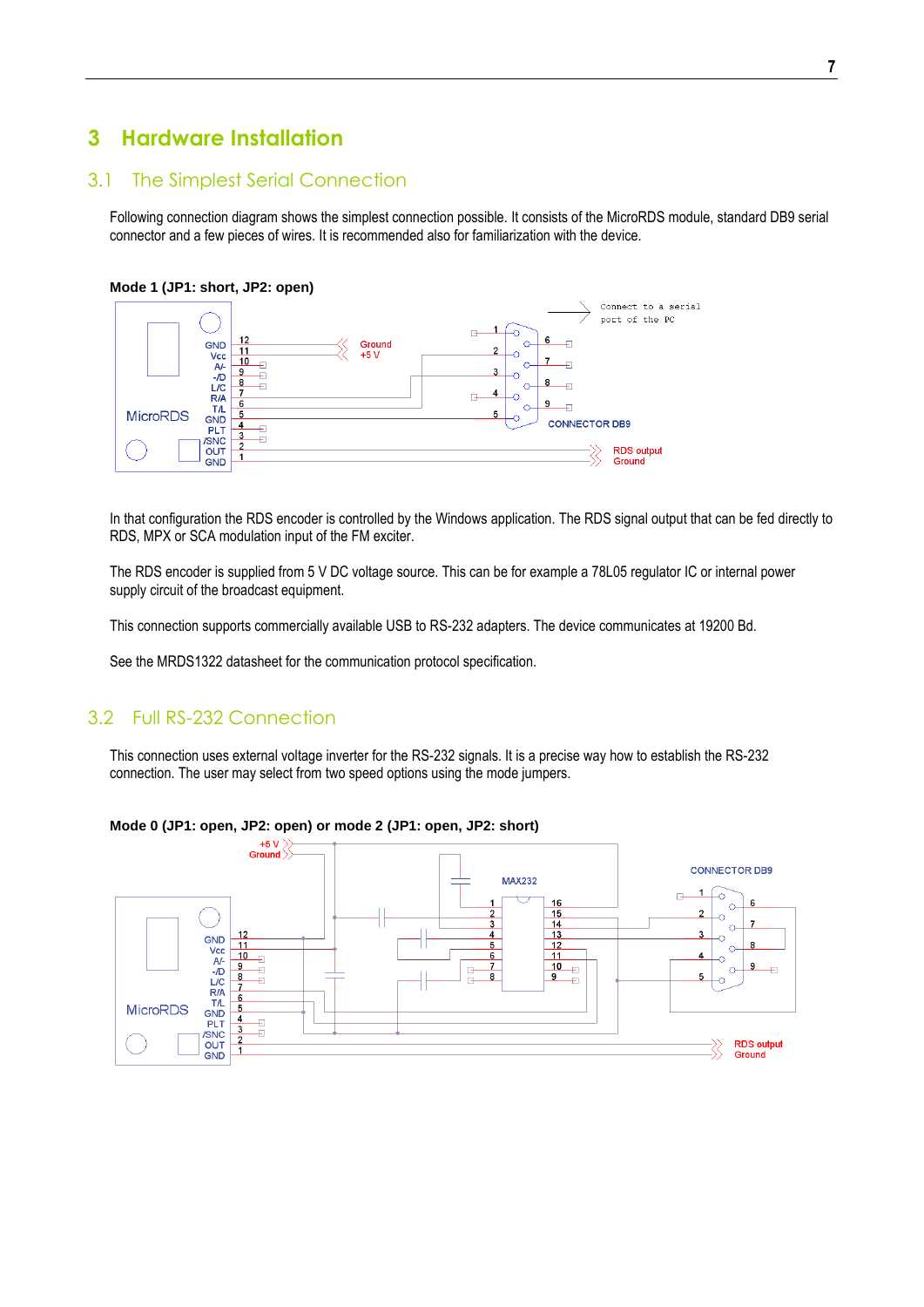# <span id="page-7-0"></span>3.3 USB Connection

Adding the FT232R IC [\(http://www.ftdichip.com\)](http://www.ftdichip.com/) the RDS encoder can communicate via USB. This USB solution has a big advantage based on unrivalled support in many operating systems. The Virtual COM Port facility provides easy access to the RDS encoder from 3rd party applications. In the operating system the RDS encoder will appear as a new serial COM port. For basic use the FT232R requires no programming.



**Mode 0 (JP1: open, JP2: open) or mode 2 (JP1: open, JP2: short)**

# <span id="page-7-1"></span>3.4 Ethernet Connection

Where Ethernet connection is required, many commercially available Ethernet modules can be connected. The user must configure the module first to ensure right functioning, especially the baud rate, and permanently enable transparent Ethernet to serial mode.



#### **Mode 0 (JP1: open, JP2: open) or mode 2 (JP1: open, JP2: short)**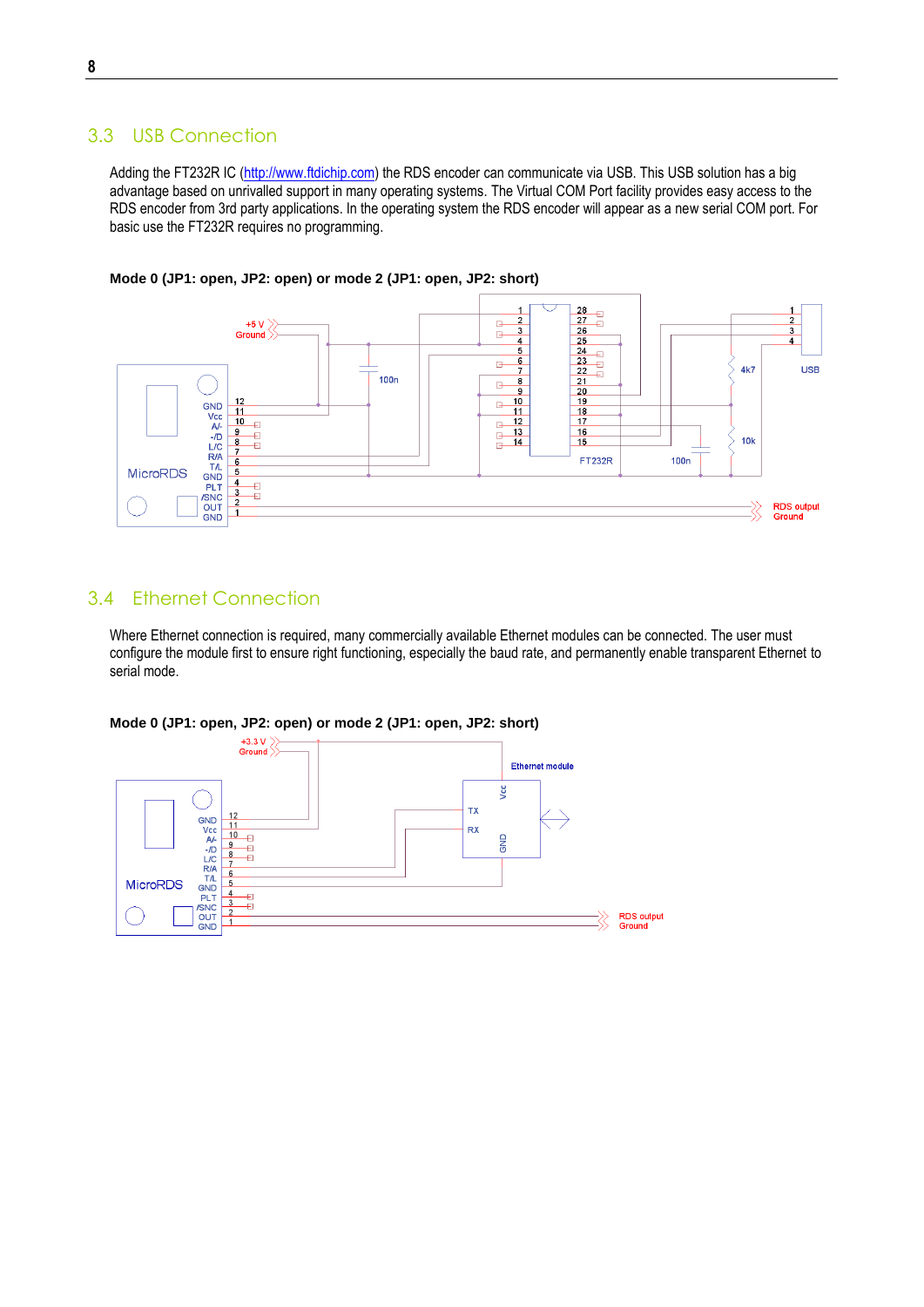# <span id="page-8-0"></span>3.5 Parallel Port Connection

This mode of connection is provided mainly for compatibility or test purposes and it is not recommended for new design.



#### **Mode 3 (JP1: short, JP2: short)**

# <span id="page-8-1"></span>3.6 MCU Connection

The MicroRDS can be controlled from a microcontroller using either the RS-232 or I<sup>2</sup>C bus.

#### **3.6.1 RS-232 Communication**



#### **3.6.2 I2C Communication**

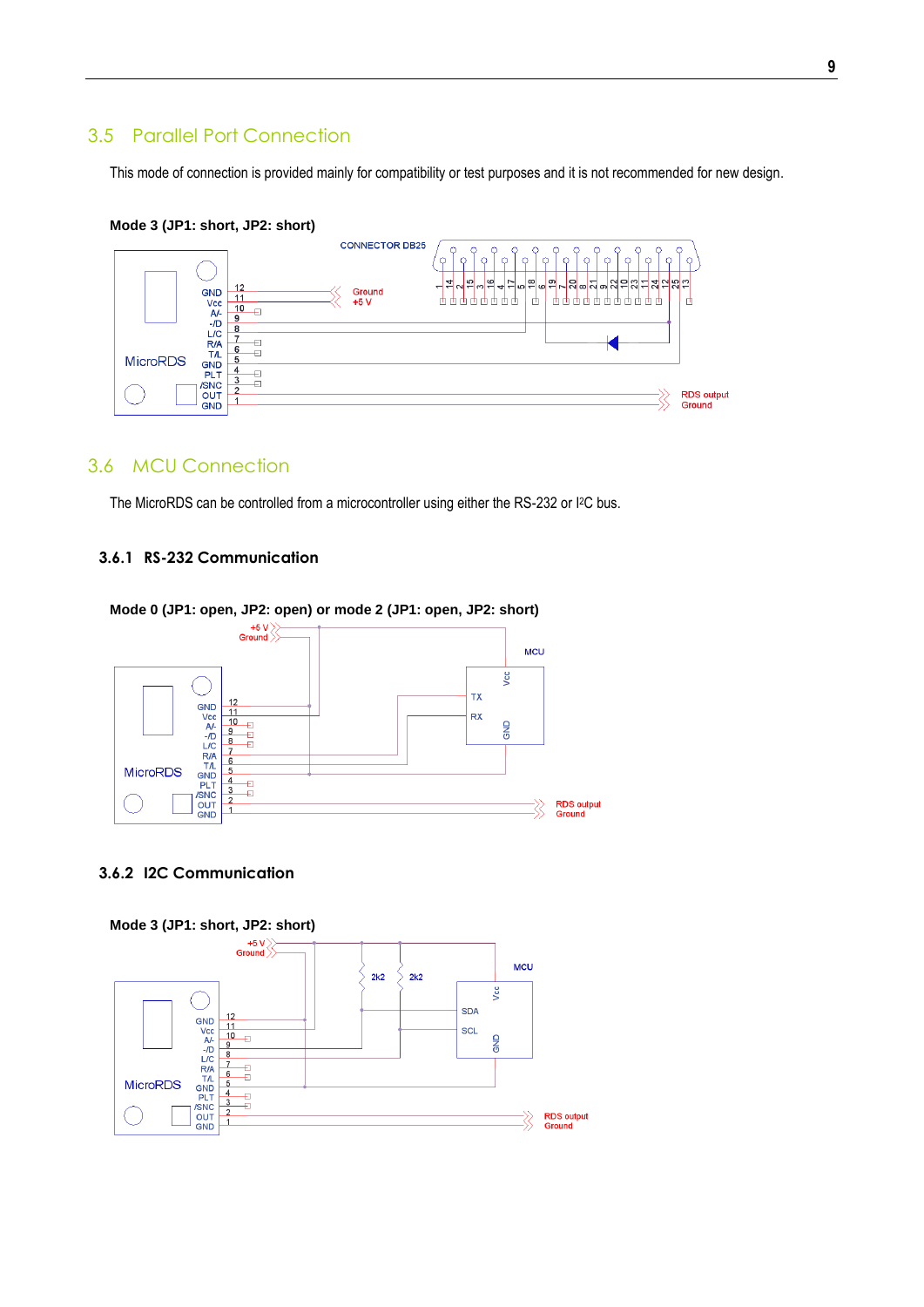# <span id="page-9-0"></span>3.7 Pilot Synchronization



This figure applies to stereo transmission only. For mono transmission leave the PLT and /SNC pins unconnected.

The MicroRDS does not accept MPX signal on the Pilot input. Where necessary, the pilot tone must be filtered and recovered first (for example using LM567 IC).

#### <span id="page-9-1"></span>3.8 LED and TA Switch Connection



The external TA switch can set the Traffic Announcement flag to 1. The TA flag is set to 1 if the TA input is driven low. This can be done using simple mechanical switch or any logic circuit. The TP flag must be set to 1 in software otherwise the receivers will not respond to the TA. Where the external TA switch feature is not required, the TA pin may be left unconnected.

The LED indicates that the device is in operation. It blinks approx. once per second. In addition to the operation indication, it also indicates that data are being received through the communication interface (RS-232 or I<sup>2</sup>C bus).

## <span id="page-9-2"></span>3.9 RDS Level Adjustment

*Note: There is no universal setting for the RDS level. Due to different input sensitivity of different FM broadcast equipment it's preferred always to check and adjust the RDS level.*

The right level should be between 2 and 11 % of the audio multiplex signal, measured in peak-to-peak values. Recommended value is about 4 to 5 %, which results in 3.4 kHz deviation of the FM carrier. Don't forget that the maximum total FM carrier deviation with RDS and MPX signal is 75 kHz. It is much easier to use any FM broadcast analyzer to set the RDS level precisely.

The deviation range of the FM carrier caused by **RDS/RBDS** is **1.0 to 7.5 kHz**. The deviation range of the FM carrier caused by stereo pilot tone is **6.0 to 7.5 kHz**. The overall peak frequency deviation shall not exceed **75 kHz**.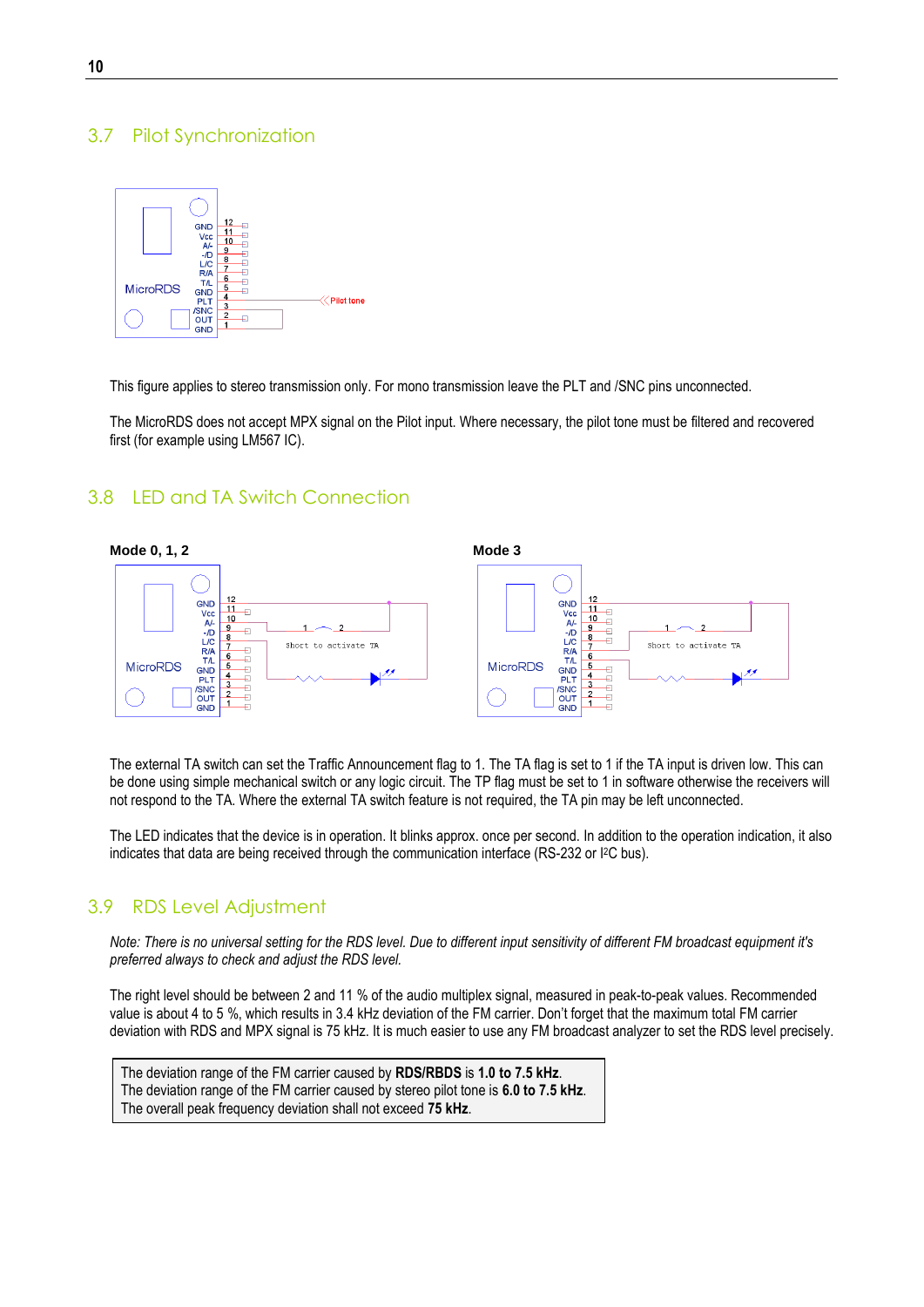# <span id="page-10-0"></span>**4 Software Installation**

## <span id="page-10-1"></span>4.1 Windows Control Software

- 1. To install the Windows control software called 'Tiny RDS', run the setup exe file and go through the simple installation wizard.
- 2. In the case of USB connection install the USB driver now. Pure RS-232 connection requires no driver.
- 3. Make sure the RDS encoder is connected and powered, all connectors are seated completely and where possible, use screws to fix the connection. The software supports connection as drawn in chapter 3.1, 3.2, 3.3 or 3.5.
- 4. Run the Tiny RDS software using Windows Start button.
- 5. Open the Hardware settings and set up the connection parameters. If the RDS encoder is connected via USB and was recognized correctly in Windows, you may find/change the COM port number in Windows Control Panels - System - Hardware - Device Manager or simply click on the List button.

| <b>99 TinyRDS</b>                                                                                                                                                                                                                                          |                                                                                                                    |                                                                                                       | $ \Box$ $\times$              |
|------------------------------------------------------------------------------------------------------------------------------------------------------------------------------------------------------------------------------------------------------------|--------------------------------------------------------------------------------------------------------------------|-------------------------------------------------------------------------------------------------------|-------------------------------|
| Program   Dynamic PS   Radiotext   System   Text Sources                                                                                                                                                                                                   | Hardware                                                                                                           | Preferences                                                                                           |                               |
| Hardware Type <sup>-</sup><br>C MiniRDS (MRDS192)<br>C MicroRDS (MRDS1322)<br>Hardware Description<br>The MRDS1322 based device<br>communicates either via RS232 or<br>I2C bus, depending on the device<br>configuration.<br>If the RS232 mode is set, the | Communication Port<br>LPT1<br>LPT <sub>2</sub><br>COM1<br>COM <sub>2</sub><br>COM3<br>COM4<br>COM5<br>COM6<br>COM7 | Port options<br><b>Bidirectional</b><br>⊽<br>Slow<br>LPT2 address (DEC):<br>632<br>$\mathcal{Y}$ List | Send<br>鳳<br>Store<br>Receive |
| device must be connected to the<br>serial port (COMx) or RS232 to USB<br>adapter. If the I2C mode is set, the<br>device must be connected to the<br>parallel port (LPTx).<br>Ready                                                                         | Connection<br><b>U</b> pdate                                                                                       | <b>Status</b><br>Port COM1 opened                                                                     | X Exit                        |

- 6. Confirm by Update button. You should see "Opened" in the status window. Now you are ready. The settings are saved automatically on application exit.
- 7. Configure the basic RDS services. You will find them on cards Program and System.
- 8. Confirm by Send and Store buttons.

*Note: The RDS encoder contains two types of memory. These are marked as RAM and EEPROM. Like any other computing system the RAM holds all operational data which are also used for transmission whilst the EEPROM is used for the data storage during power-off. The button Send will fill the RAM only. The button Store will store the RAM data into EEPROM. If the user forgets to store the data into EEPROM, the settings will be lost when the power is disconnected.*

# <span id="page-10-2"></span>4.2 Setting Basic RDS Data

Before getting on-air with the RDS signal, you will need to decide on the settings to be used. The following RDS services must be set as the first.

#### **4.2.1 PI (Program Identification)**

This is very important information that enables the receiver to distinguish between countries, areas in which the same program is transmitted, and the identification of the program itself. The code is not intended for direct display and is assigned to each individual radio program, to enable it to be distinguished from all other programs. The PI code consists of four characters (hexadecimal numbers).

*Important note: Meaning of some PI digits may be different for US RBDS.*

*Important note: If the station has only one transmitter, second PI digit must be zero (x0xx).*

The first character identifies country: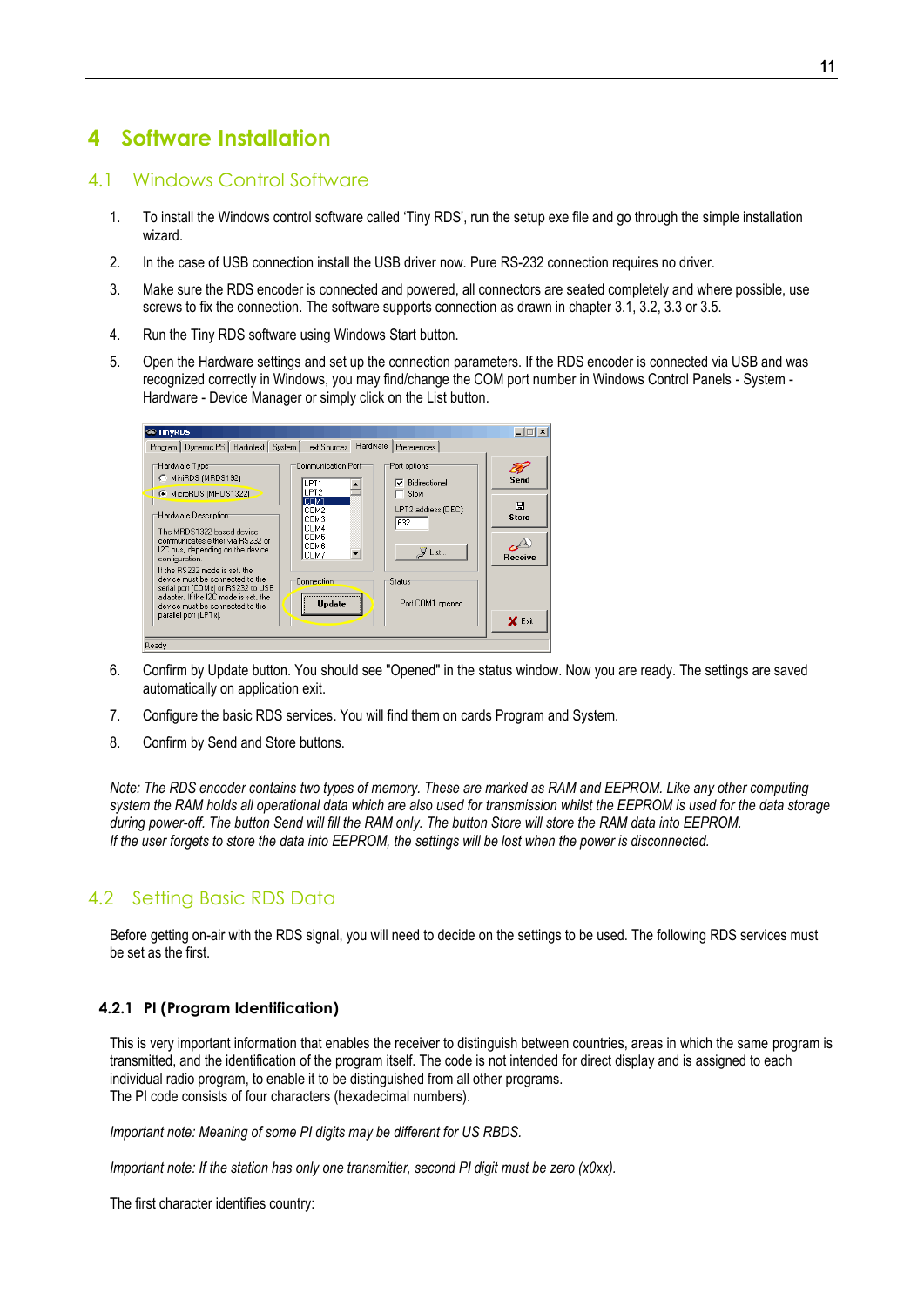| PS, BG, LV, PT<br>Cannot be assigned!<br>8<br>$\mathbf{0}$<br>DE, GR, MA, IE, MD<br>AL, DK, LI, LB, SI<br>9<br>$\overline{2}$<br>DZ, CY, CZ, TR, EE<br>AT, GI, IS<br>A<br>3<br>HU, IQ, MC, HR<br>AD, SM, PL, MK<br>B<br>MT, GB, LT<br>IL, CH, VA<br>C<br>4<br>DE, LY, YU<br>IT, JO, SK<br>5<br>D<br>RO, ES, SE<br>BE, FI, SY, UA<br>6<br>Е<br>EG, FR, NO, BY, BA<br>RU, LU, TN, NL<br>F |  |  |  |  |
|-----------------------------------------------------------------------------------------------------------------------------------------------------------------------------------------------------------------------------------------------------------------------------------------------------------------------------------------------------------------------------------------|--|--|--|--|
|                                                                                                                                                                                                                                                                                                                                                                                         |  |  |  |  |
|                                                                                                                                                                                                                                                                                                                                                                                         |  |  |  |  |
|                                                                                                                                                                                                                                                                                                                                                                                         |  |  |  |  |
|                                                                                                                                                                                                                                                                                                                                                                                         |  |  |  |  |
|                                                                                                                                                                                                                                                                                                                                                                                         |  |  |  |  |
|                                                                                                                                                                                                                                                                                                                                                                                         |  |  |  |  |
|                                                                                                                                                                                                                                                                                                                                                                                         |  |  |  |  |
|                                                                                                                                                                                                                                                                                                                                                                                         |  |  |  |  |

The second character identifies program type in terms of area coverage:

|                                                                                           | Local                                                               | Local program transmitted via a single transmitter only during the whole transmitting time.                                               |
|-------------------------------------------------------------------------------------------|---------------------------------------------------------------------|-------------------------------------------------------------------------------------------------------------------------------------------|
| The same program is also transmitted in other countries.<br>International                 |                                                                     |                                                                                                                                           |
|                                                                                           | The same program is transmitted throughout the country.<br>National |                                                                                                                                           |
| The same program is transmitted throughout a large part of the country.<br>Supra-regional |                                                                     |                                                                                                                                           |
| 4 to F                                                                                    | Regional                                                            | The program is available only in one location or region over one or more frequencies, and there<br>exists no definition of its frontiers. |

The third and fourth characters are used to clearly identify different stations within the area of coverage.

*Important note: Factory default PI value is FFFF and it's needed to change it as soon as possible to avoid the situation that two different stations with common area of coverage have the same PI. For each station in the same location the unique PI must be assigned. Stations that carry different program must be unambiguously identified by the last two PI digits. In other case they are recognized as one station by car radios, regardless of any other service settings. If the broadcaster hasn't received the 4-digit PI from regulatory office, he must choose such number that is not in conflict with other stations in the location.*

#### **4.2.2 PS (Program Service name)**

The PS name is max. 8 character long radio station name that will be shown most of the time on the radio display.

#### **4.2.3 PTY (Program Type)**

The PTY code defines the type of the programme broadcast within 31 possibilities. This code could be used for search tuning.

#### **4.2.4 TP (Traffic Program)**

This is a flag to indicate that the tuned program carries traffic announcements. The TP flag should only be set on programs which dynamically switch on the TA identification during traffic announcements. The flag shall be taken into account during automatic search tuning.

#### **4.2.5 MS (Music/Speech)**

This is a two-state signal to provide information on whether music or speech is being broadcast. The signal would permit receivers to be equipped with two separate volume controls, one for music and one for speech, so that the listener could adjust the balance between them to suit his individual listening habits.

#### **4.2.6 AF (Alternative Frequencies)**

The Alternative Frequencies are used to tell receivers what frequencies they can receive the radio station on. This facility is particularly useful in the case of car and portable radios. For this to work, each transmitter must have RDS with the same PI code.

*Important note: If second PI digit is set to zero (x0xx), this indicates that the station has only one transmitter and the AF list is ignored on most receivers.*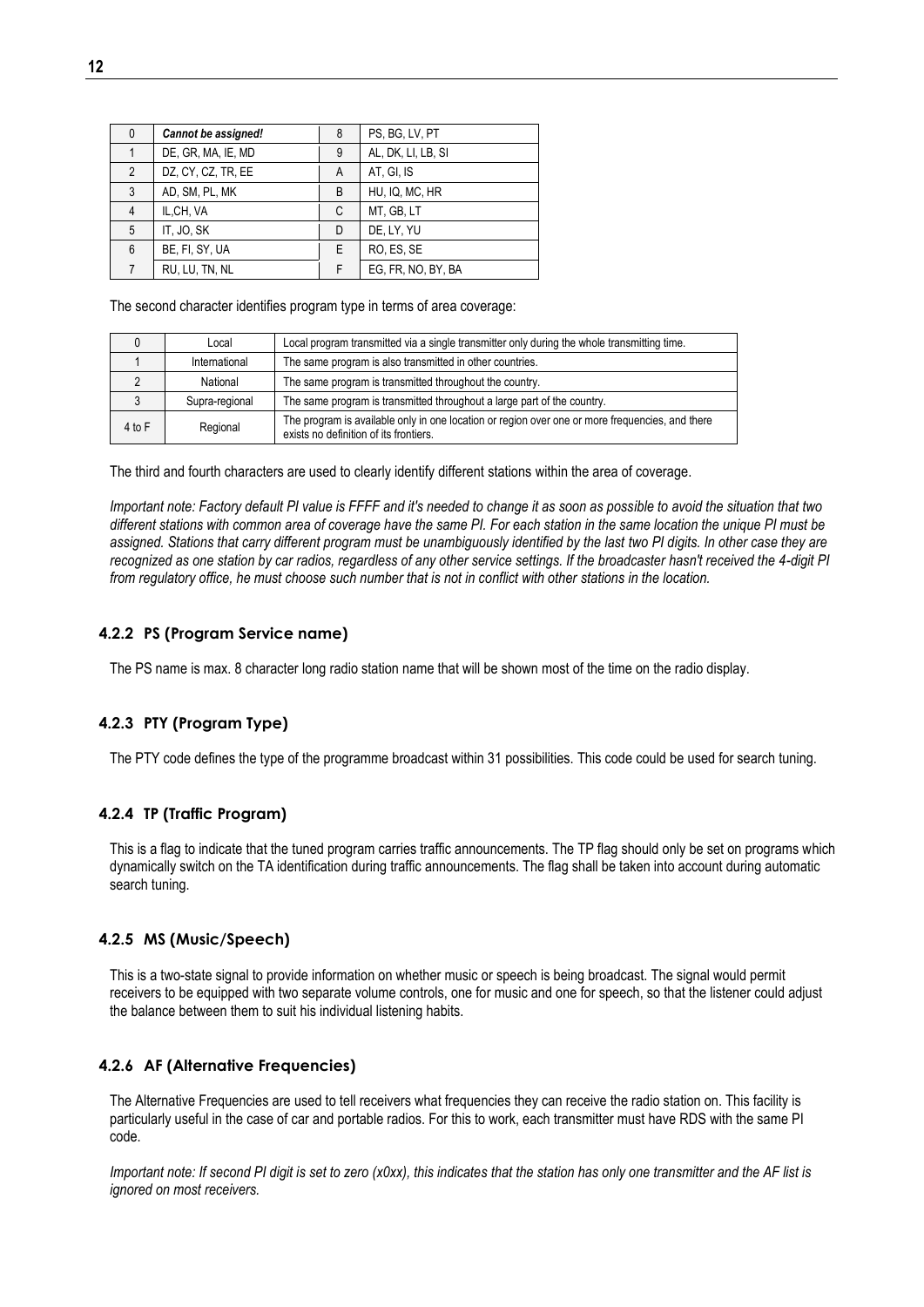# <span id="page-12-0"></span>4.3 Software Troubleshooting

The RDS encoder uses simple connection and has been designed to make its use as easy and painless as possible. However, success depends upon several settings and things working together correctly. While correcting problems is usually quite simple, the difficulty lays in knowing where to look. This section is designed to assist you in determining the cause of problems that may occur when establishing a communication with the PC software, so they can be fixed quickly.

#### **4.3.1 How to verify the connection with the RDS encoder?**

In case of some troubles it may be important to check if the RDS encoder receives data from the computer. The easiest way how to check the connection is clicking on the "Read Status" button on "System" card in the Windows software. Correct connection will result in pop-up a message window whereas incorrect connection is indicated only by a "!Ready" message in the bottom line of the application.

Note that "Bidirectional" option must be enabled on "Hardware" card for this test.

#### **4.3.2 What to check if the connection does not work?**

- Is the RDS encoder really connected to the port selected? Typically there are more ports installed in the system (modem, mobile phone, IrDA port, bluetooth etc.) - opening of these ports is usually possible, however it will result in no success. User should ensure that the serial port desired is enabled in BIOS Setup. No other configuration of the port is required, the software does that itself.
- Is the RDS encoder connected to a power supply? Connecting a power supply is required prior to communicating with the unit.
- Is there right Communication mode selected on the encoder? The communication mode can be selected via jumpers JP1 and JP2. See appropriate connection drawing for proper jumper settings. A power off/on cycle is required after changing the jumper position.
- Is there right communication speed selected in the software? The speed can be selected on "Hardware" card, by item "Slow". Enabling this item, the encoder is expected to communicate on 2400 bps (mode 2), otherwise 19200 bps is expected (mode 0 and 1).
- Is there right hardware type selected in the software? The software supports two types of hardware. Make sure the MicroRDS/MRDS1322 device is selected on "Hardware" card.
- Is the serial cable wired right? Especially RxD pin of the RDS encoder must be connected to TxD pin of the computer and vice versa. Mistaking of these wires will result in no communication.

Note that there are some serial ports (maybe 1 % of all) that do not accept the connection drawn in chapter 3.1 due to negative voltage required on their RxD pin. This applies mainly to very old computers. User can still send data via this port but cannot receive anything. The solution for these ports is a full-featured serial connection as drawn in chapter 3.2.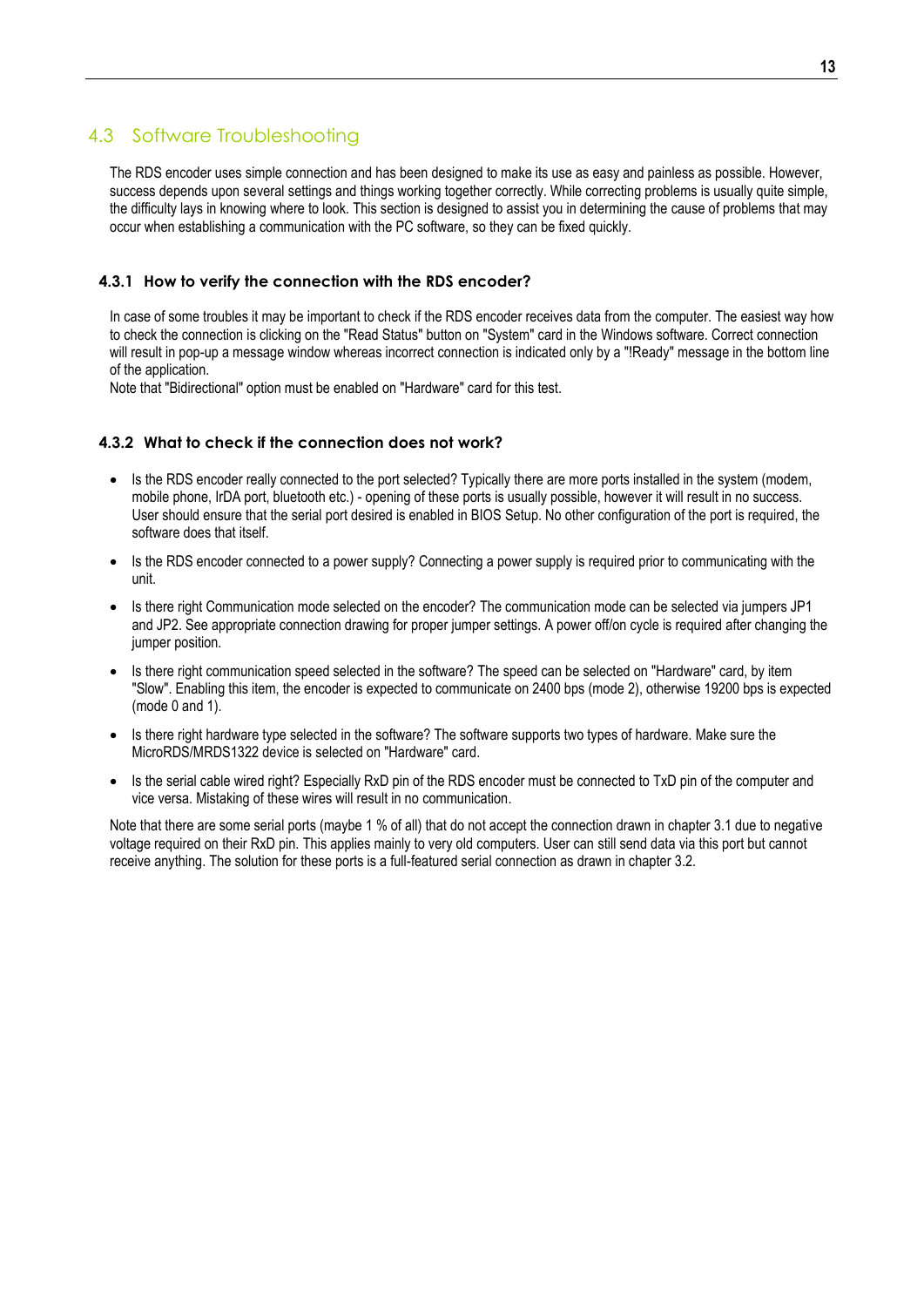# <span id="page-13-0"></span>**5 Annexes**

# <span id="page-13-1"></span>5.1 The MicroRDS Schematic Diagram



#### **Part list**

U1 - MRDS1322 SOIC (Pira.cz)

R1, R2, R3, R4, R5. R6, R7, R8, R9, R22, R27 - 2k 1% R10, R11, R12, R13, R14, R15, R16, R17, R19, R21 - 1k 1% R18, R23, R24 - 10k R20 - trimmer 1k

C1, C2 - 22p (ceramic) C3 - 100n (ceramic X7R) C5 - 22n (plastic foil) C4, C6 - 10n (ceramic X7R)

L1 - 330 uH

Y1 - crystal 4.332 MHz (Auris Q- 4,332000M-HC49US-F-30-30-D-16)

D1, D2, D4, D5 - BAT54 SOT23 D3 - Zener diode 6V2 SOT23